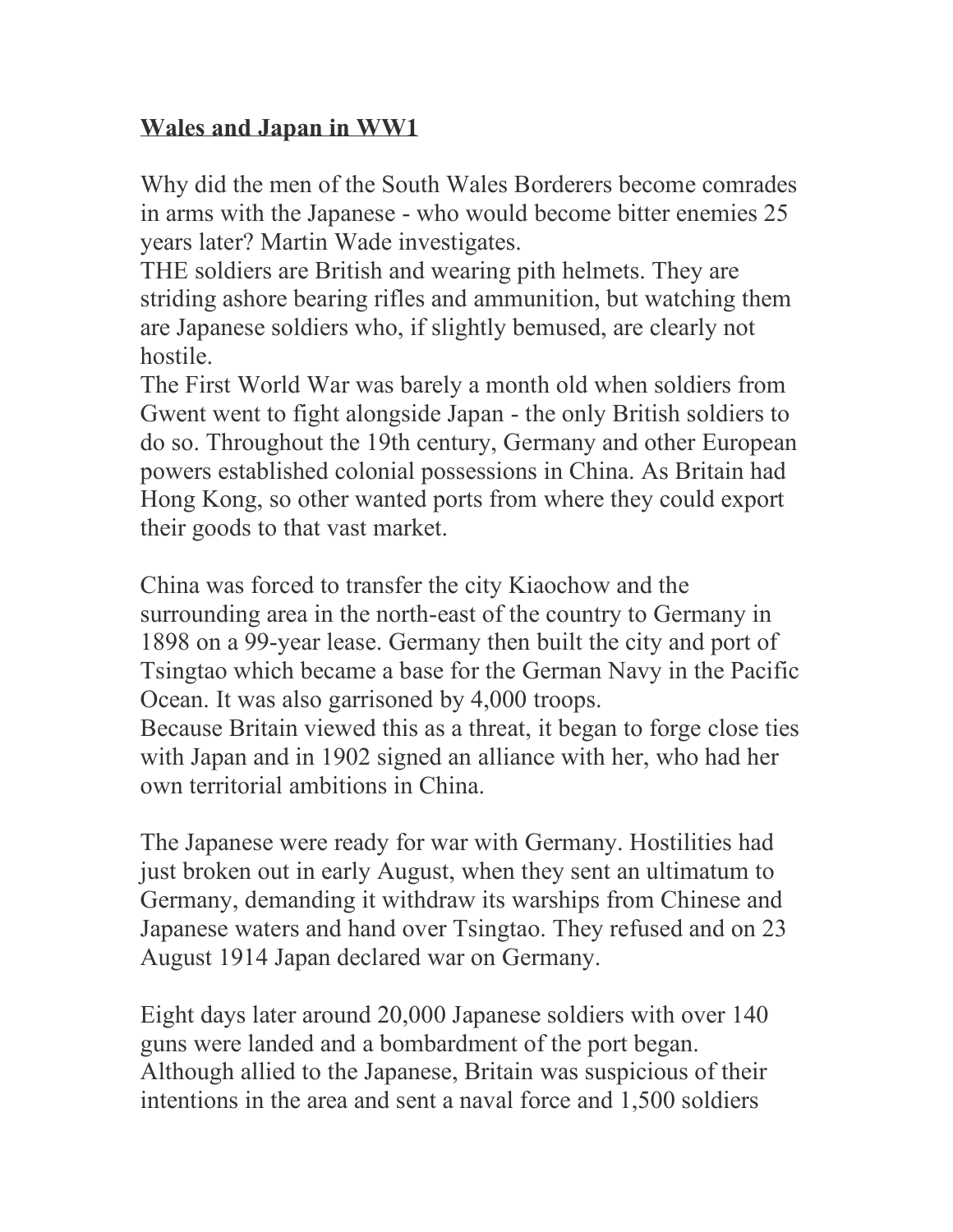under the command of Major-General Nathaniel Barnardiston. These were the 2nd Battalion The South Wales Borderers and a detachment of the 36th Sikhs. They were sent from Tientsin in northern China where they had been based prior to war breaking out.

The South Wales Borderers arrived in Laoshan Bay along the coast from Tsingtao on September 23 with summer kit only, as shown by their appearance in shorts, more suited to tropical Hong Kong. They had only light cotton shirts and shorts with one blanket and a waterproof cape per man. The weather was worsening as autumn in north-east China approached. They had to sleep in the open on the night of September 25th. The roads were poor and the autumn rains had turned them into mud.

The battalion's food supplies had not arrived and the men were issued with only one biscuit apiece. Their kit with 'luxury items' like waterproof sheets and basins did not arrive until 5 October. But this was not to be their only challenge. As the smaller force, the South Wales Borderers came under the command of the Japanese Lieutenant General Kamio and there was something of a cultural chasm between the two armies. The Japanese habit of going to the toilet anywhere in the open contrasted markedly with the discipline the British had for digging latrines away from where men ate and slept.

In contrast, the Japanese saw the British as 'smelly barbarians' for their laxness in personal hygiene. In the Imperial Army body odour was frowned upon and the men would bathe frequently. This contrasted with the habits of the British soldier.

There were problems too of 'friendly fire' at least from the Japanese. Due to similarities in uniform, the Japanese often fired on any unfamiliar looking Europeans, mistaking the Welsh soldiers for Germans.

A Lance Corporal Thomas was in a convoy that came under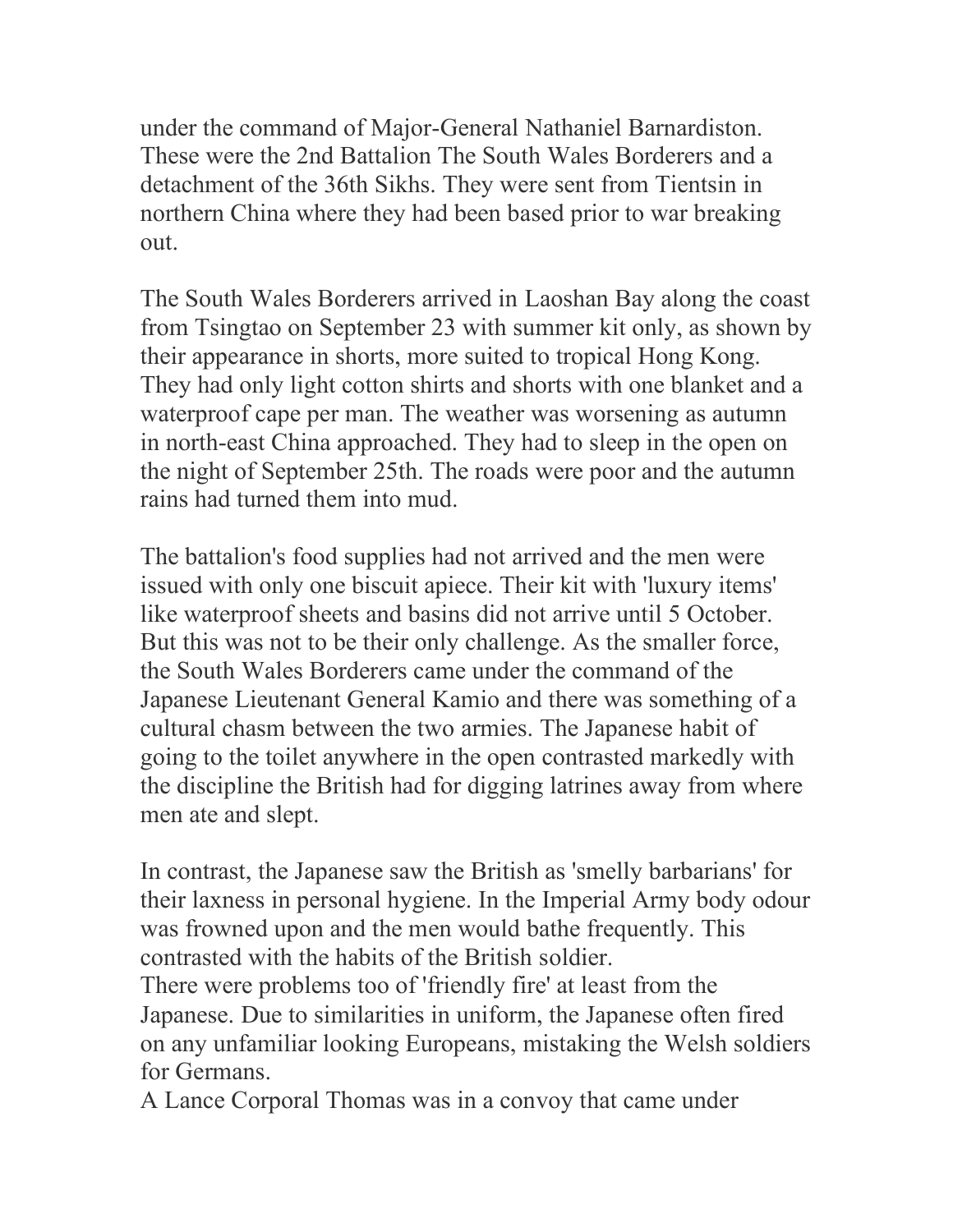German shellfire. As he took cover, he was shot at by Japanese who mistook him for a German, hitting him in the shoulder and the hand. Soon after, he fell on his wounded shoulder causing an aneurysm which killed him later that day. He was first man in the battalion to die in the First World War.

After this tragedy, the soldiers started to wear a piece of white cloth on their helmets as a means of identification. A better solution came when British soldiers were issued with a Japanesestyle smock which they wore over their uniform. This at least stopped Japanese sentries firing long enough for them to identify the British as friendly.

The difficulties between the two armies were compounded by having few who could communicate with each other. The South Wales Borderers had one interpreter, an officer who had lived with his family in Japan where his father was a merchant. However, efforts were made by the Japanese to smooth relations between the two sides. The South Wales Borderers were honoured by a visit from an aide of the Emperor himself in late September. He made a speech praising the co-operation between the two armies and said the Emperor and the Empress were sending a gift of sake for the officers and 5,000 cigarettes for the men. The cigarettes were issued five per man.

There were many men from Monmouthshire who were among those fighting with the South Wales Borderers, some of them with distinguished service histories. The British army was not yet the vast force of millions of conscripts it would become later in the war.

Edwin Hulbert of St Woolos in Newport enlisted in 1897 and served in the Boer War, where he was a prisoner-of-war. He survived the battalion's time in China and then in Galipolli only to be killed in 1917 France, where he is buried at Doullens. Private Frederick Hillier of Newport was a builder's labourer who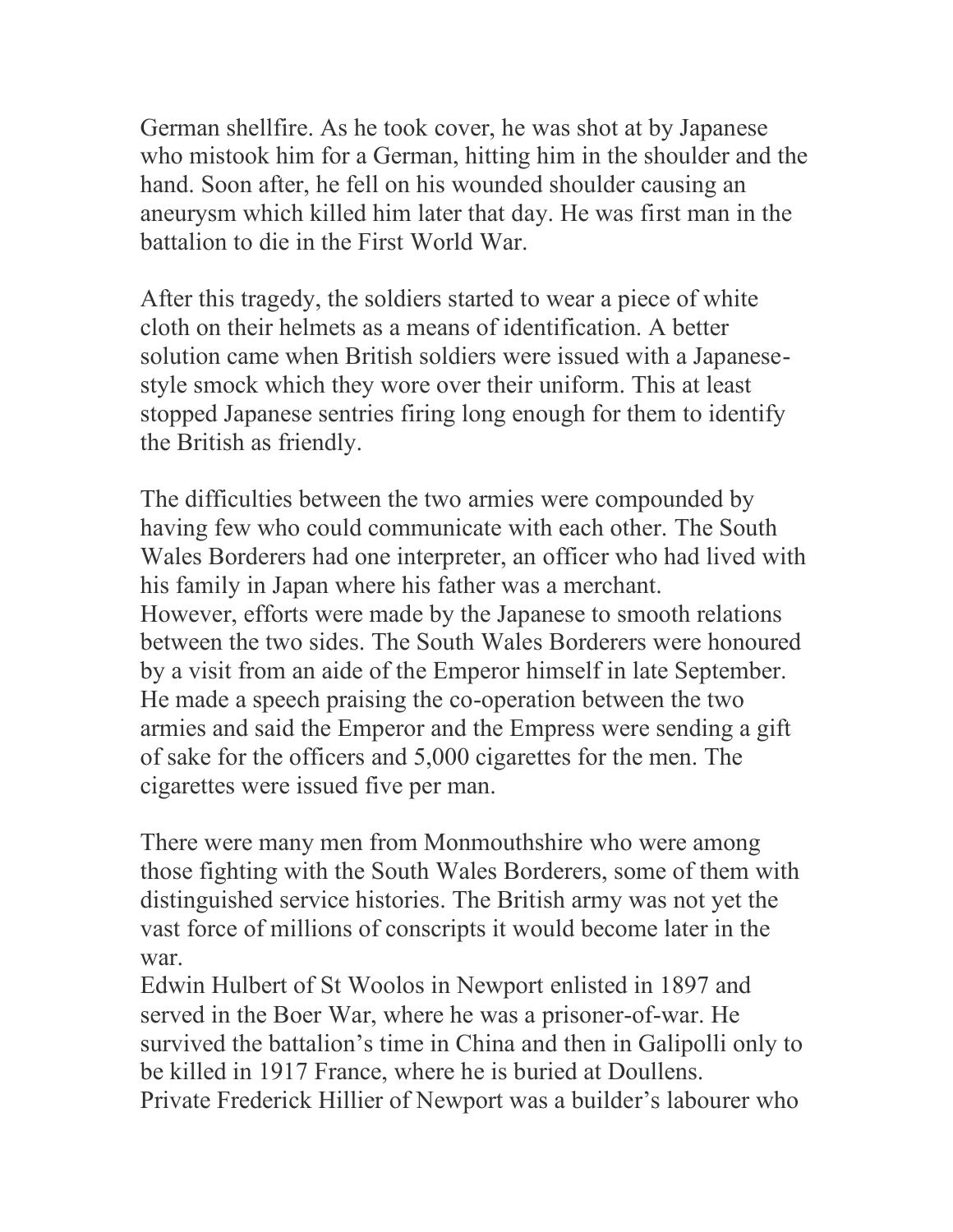enlisted when he was 18, wounded at Gallipoli, he served in France, winning the Distinguished Conduct Medal. He survived the war and served in the army until 1923, returning then to 33 Lucas Street and his wife Annette.

The Japanese laid siege to the port, using the tactics which had served them well in the Russo-Japanese War nine years earlier when they had besieged and taken the Russian possession of Port Arthur. Their experience in bombardment and digging bunkers was much admired by the British, but it did not stop them suffering 300 casualties by early October.

The campaign also saw the first aircraft to be shot down in aerial combat when a German pilot Oberleutnant Pluschow, flying the beleaguered Germans' only plane fired his revolver at a Japanese plane and forced it to crash. After careful preparation of defensive positions and gun emplacements, the Japanese started shelling Tsingtao on 31 October. The German garrison, despite being heavily outnumbered, held out for over two months before finally surrendering on 7 November and handing over the port three days later.

The Japanese suffered 236 killed and 1,282 wounded; 12 British were killed and 53 wounded. The German defenders lost 199 dead and 504 wounded. With the port's capture British forces were withdrawn. The battalion later served in Gallipoli, where many of them were killed.

It was the strangest of battles with which to begin the war to end all wars, and it was the only time these allies, although wary of the other, would fight side by side. Casualties were mercifully light and in what would surprise many British soldiers captured by the Japanese in the Second World War, the 4,700 German prisoners were treated well and with respect in Japan until they were finally released in 1920.